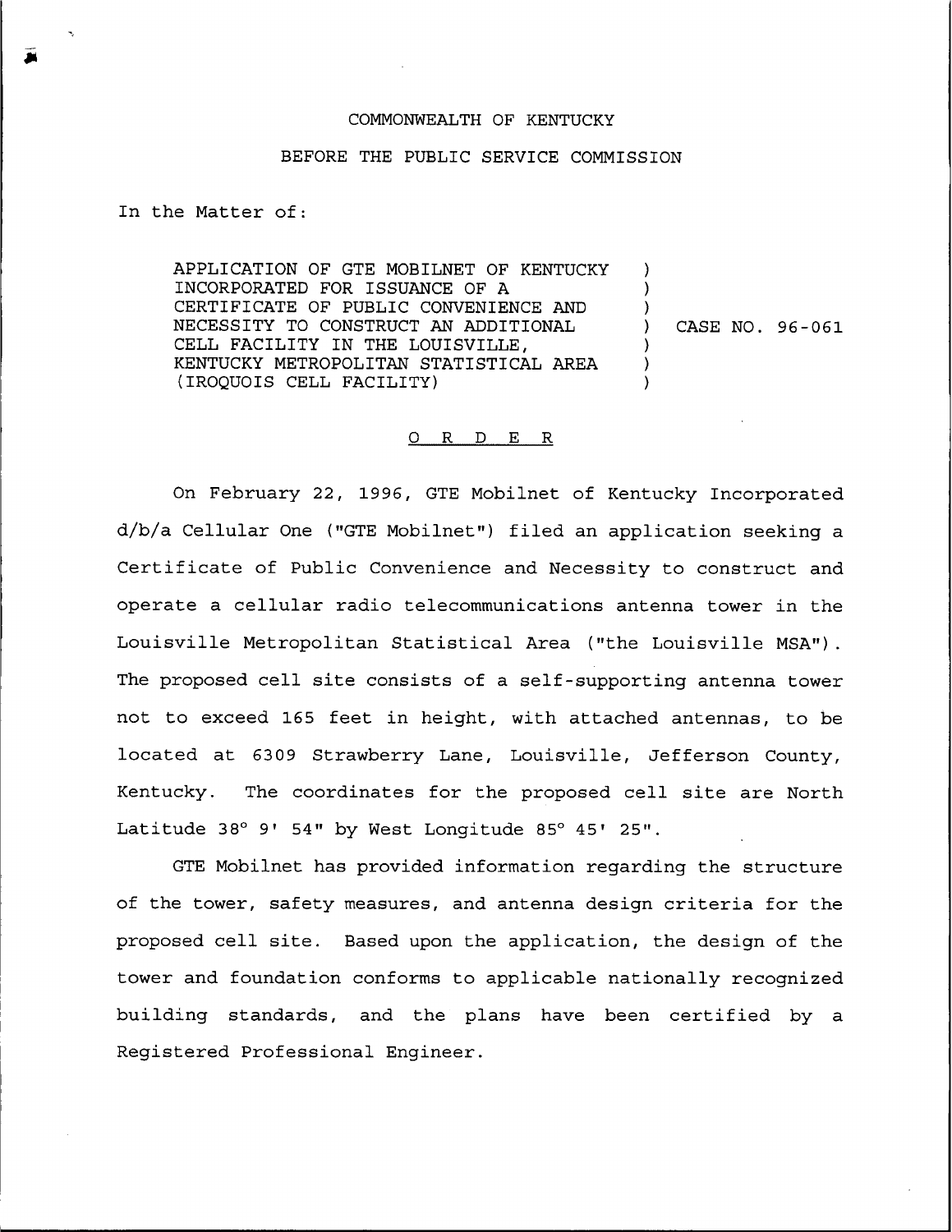Pursuant to KRS 100.324 (1), the proposed cell site's construction is exempt from local zoning ordinances. However, GTE Mobilnet has notified the Louisville and Jefferson County Planning Commission of the proposed construction. GTE Mobilnet has filed applications with the Federal Aviation Administration ("FAA") and the Kentucky Airport Zoning Commission ("KAZC") seeking approval for the construction and operation of the proposed cell site. Both decisions are pending.

GTE Mobilnet has filed notices verifying that each person who owns property or resides within <sup>500</sup> feet of the proposed cell site has been notified of the pending construction. The notice solicited any comments and informed the property owners and residents of their right to intervene. In addition, GTE Mobilnet has posted notice of the proposed construction in <sup>a</sup> visible location for at least two weeks after filing its application. The Commission received two letters commenting on the proposed construction. As Ordered, GTE Mobilnet responded to the letters, and the Commission advised in separate letters to those who had written regarding the proposed construction that any requests for intervention were to be filed within 10 days of receiving GTE Mobilnet's response. No requests for intervention or a hearing were filed.

Pursuant to KRS 278.280, the Commission is required to determine proper practices to be observed when it finds, upon complaint or on its own motion, that the facilities of any utility subject to its jurisdiction are unreasonable, unsafe, improper, or

 $-2-$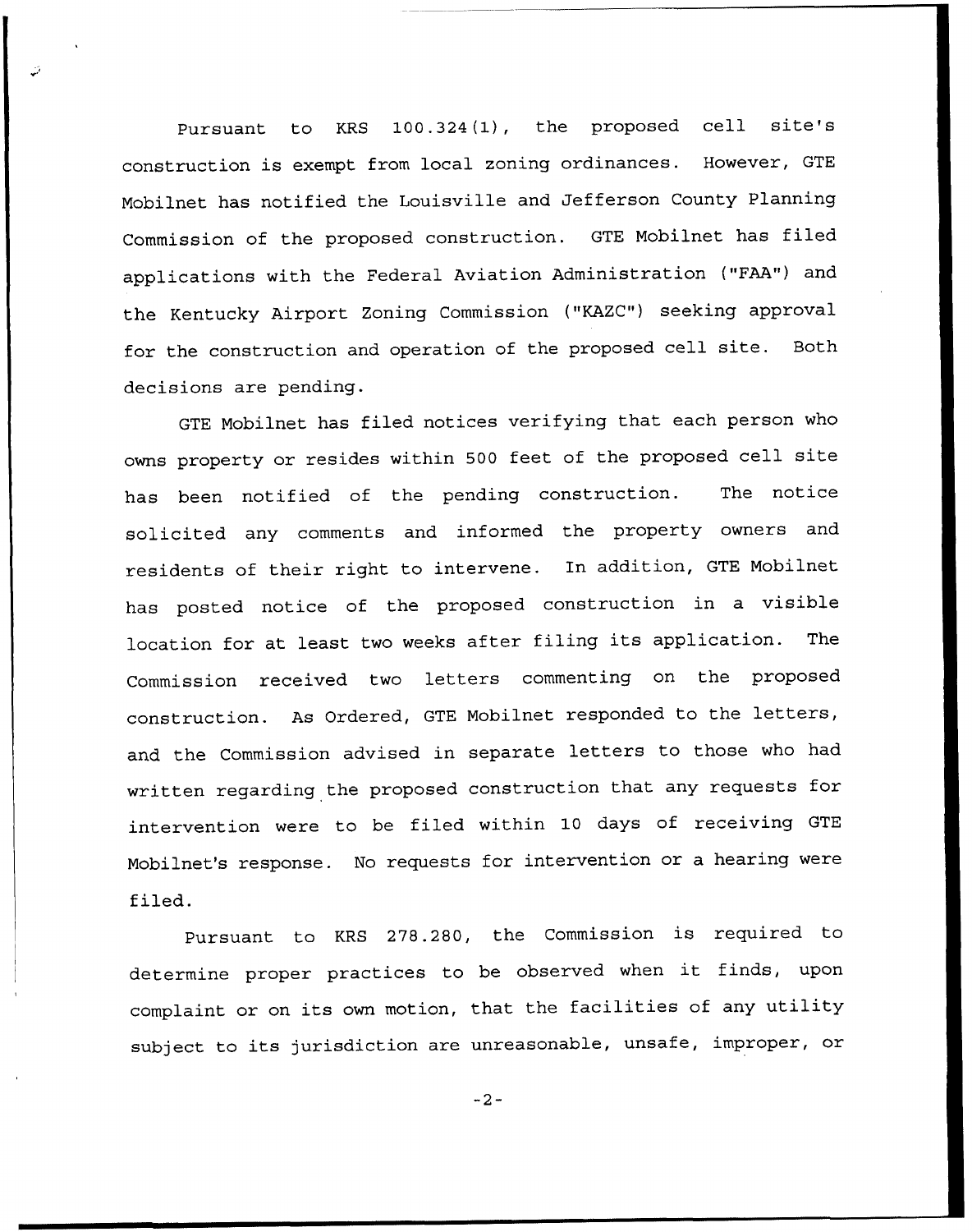insufficient. To assist the Commission in its efforts to comply with this mandate, GTE Mobilnet should notify the Commission if it does not use this antenna tower to provide cellular radio telecommunications services in the manner set out in its application and this Order. Upon receipt of such notice, the Commission may, on its own motion, institute proceedings to consider the proper practices, including removal of the unused antenna tower, which should be observed by GTE Mobilnet.

The Commission, having considered the evidence of record and being otherwise sufficiently advised, finds that GTE Mobilnet should be granted a Certificate of Public Convenience and Necessity to construct and operate the proposed cell site in the Louisville MSA under its currently approved tariff.

IT IS THEREFORE ORDERED that:

1. GTE Mobilnet be and it hereby is granted <sup>a</sup> Certificate of Public Convenience and Necessity to construct and operate a selfsupporting antenna tower not to exceed 165 feet in height, with attached antennas, to be located at 6309 Strawberry Lane, Louisville, Jefferson County, Kentucky. The coordinates for the proposed cell site are North Latitude 38° 9' 54" by West Longitude  $85^{\circ}$  45' 25".

GTE Mobilnet shall file a copy of the final decisions regarding its pending FAA and KAZC applications for the proposed construction within 10 days of receiving these decisions.

3. GTE Mobilnet shall immediately notify the Commission in writing, if, after the antenna tower is built and utility service

 $-3-$